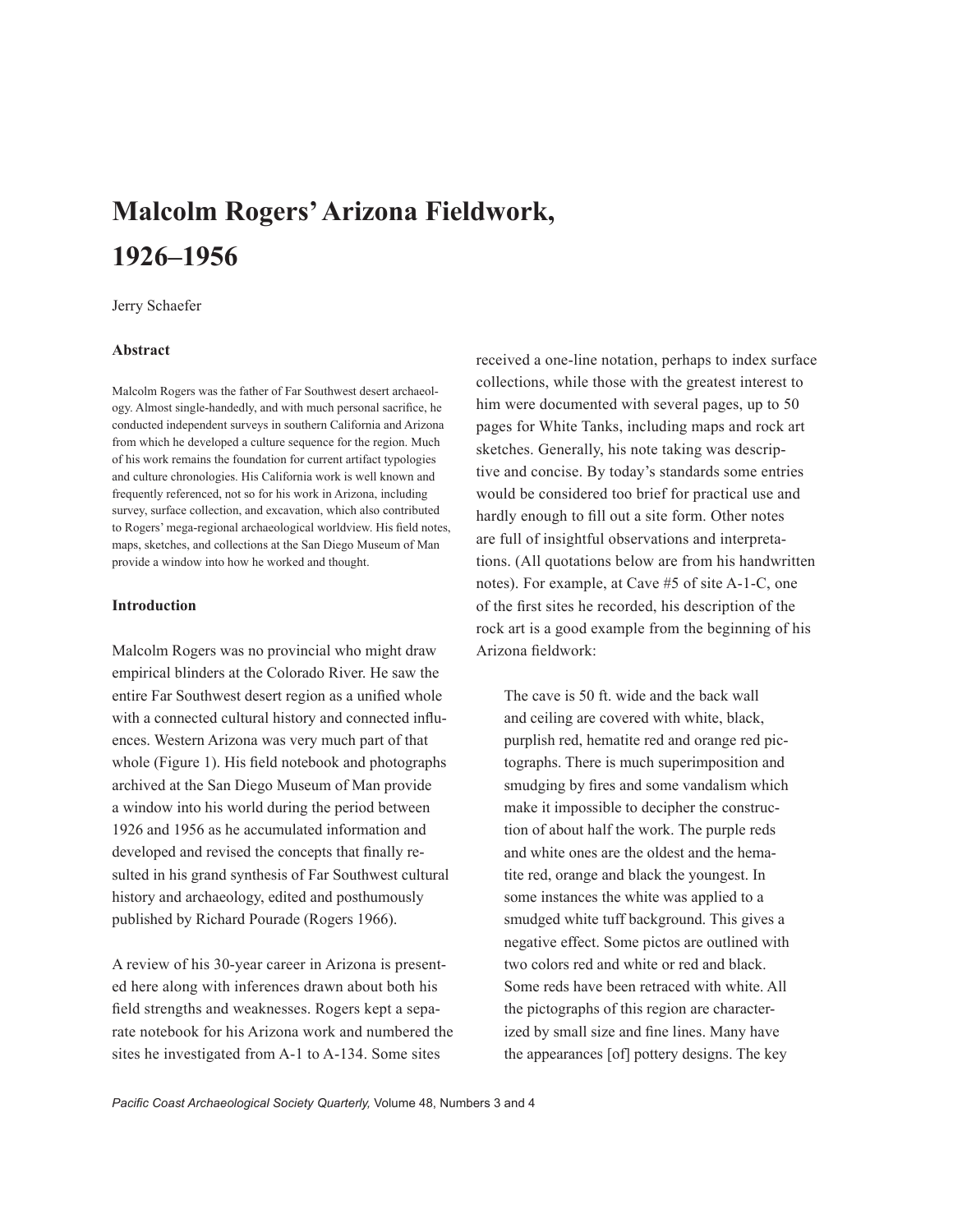

Figure 1. Some of Malcolm Rogers' fieldwork localities discussed in the text. (1) Secret Pass and Meadow Creek; (2) Borrego Tanks, Gila Mountains; (3) Intersection of Trails A-26 and A-29; (4) White Tanks; (5) Signal Spring, McCracken Basin; (6) Alamo; (7) Bridle Creek; (8) Site A- 26 Trail System; (9) Bouse Wash.

*PCAS Quarterly* 48(3&4)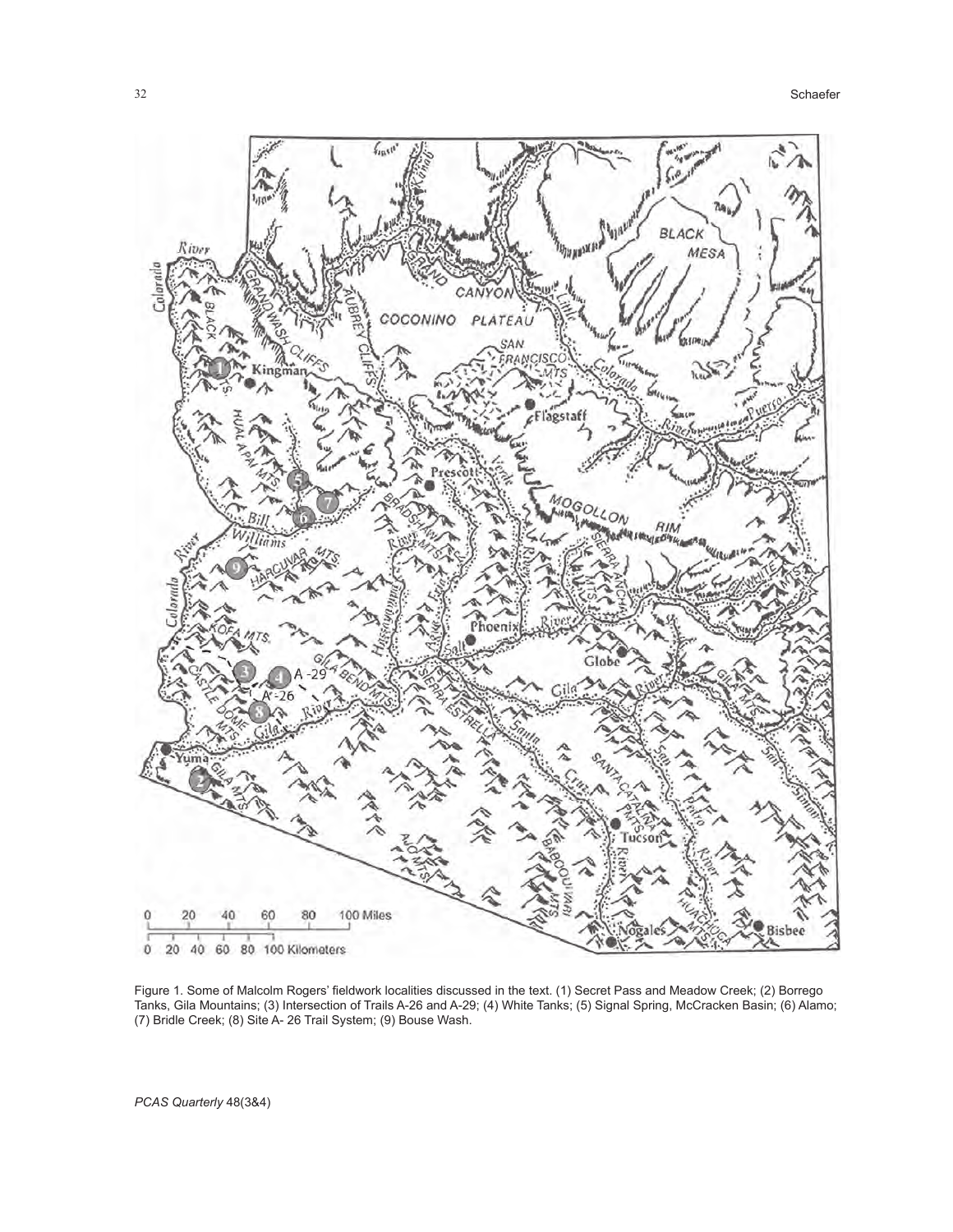and maze element types are common in the older pictos.

Of another rock art site, A-2 (Figure 2), he wrote:

 $A-2 =$  Caves No. 1 & No. 2. Cave #1 is 40' wide and the entire back wall and ceiling of white tuff is covered with pictographs and a few petroglyphs. The later have all been filled in with a bright red paint, but most of them especially the great snake pattern was first painted with a bluish black paint and the red put on later over it. In the floor are 3 bedrock mortars and in the cave parts of 3 thick flat toped [sic] metates. The fill as early as 1928 had been washed out but the talus produced Pueblo, Mohave and Walapai sherds and [some?] stone work. In 1928 the roof of Cave #2 directly east of #1 had fallen so that it rested on the crown of the occupational talus. In 1941 it was found that a cloud burst had completely destroyed the site. #2 contains 2 flat metates and one ancient petroglyph.

He had to rely on poor, small-scale maps for the most part, and he supplemented these with sketch maps at various scales. Rogers documented the sites with numerous field photographs, usually taken by his father, who accompanied him on many of his field trips, or by other staff who worked with him. Some of this record remains invaluable, as he noted that some rockshelters had collapsed since his first visits and other sites had washed away.

#### **Early Fieldwork**

His earliest Arizona work focused on Secret Pass in the Black Mountains between the Mohave Valley and Kingman. This corridor is populated with impressive cave sites and rock art along a major east-west trail about which his field notes are quoted above. He recognized a mix of Mohave (i.e., Patayan), Pueblo, and Yavapai brown ware ceramics in this complex, representing the cultural influences and interactions that shaped the region's late prehistoric and ethnohistoric cultural history. By 1928 he was focused on the isolated Meadow Creek site



Figure 2. Multiple layers of petroglyphs and pictographs at site A-2, Cave #1. Copyright San Diego Museum of Man.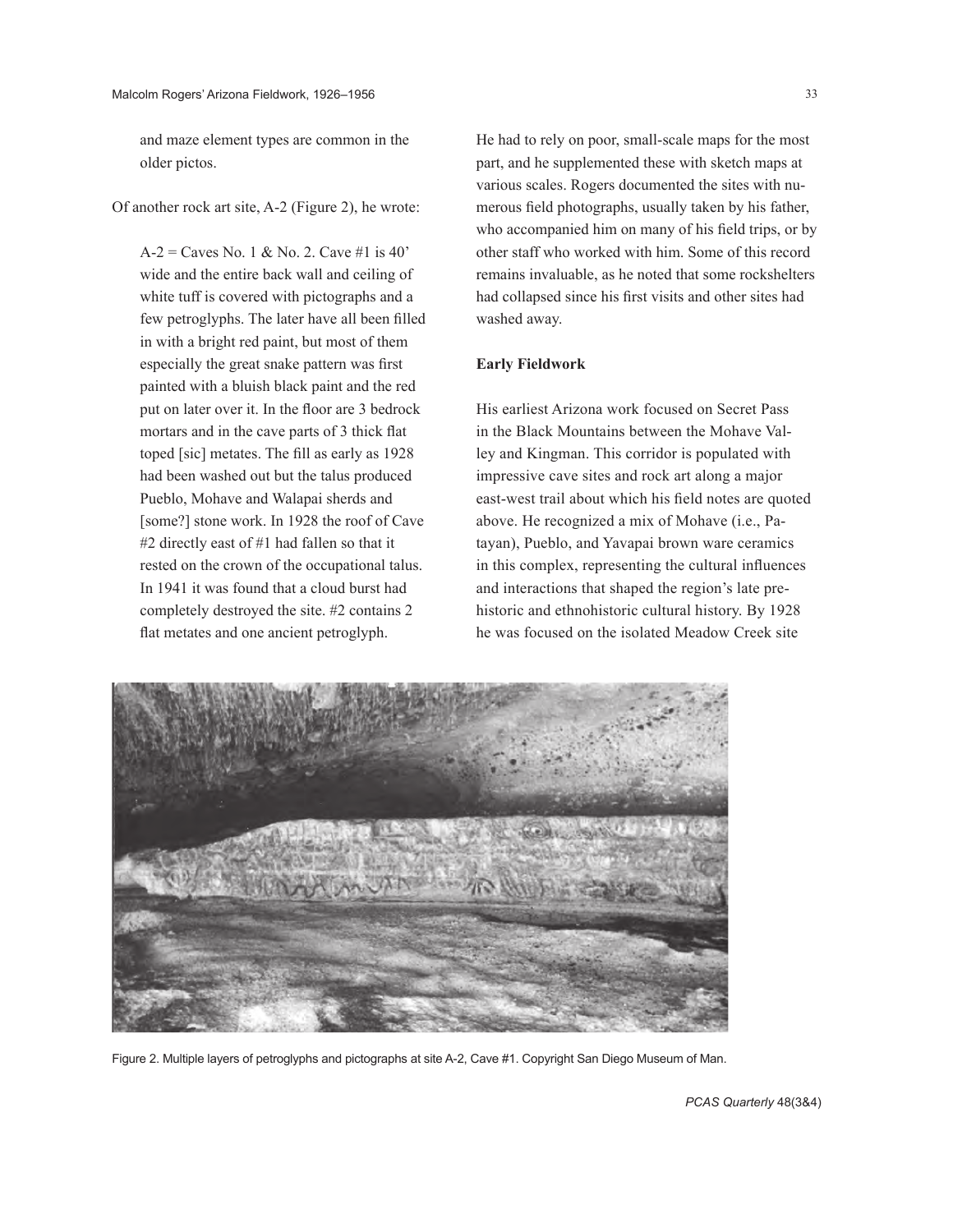complex along Sitgreaves Pass on Route 66 between Topock and Kingman. He returned to the riches of these rockshelter sites in October 1941 to dig three test trenches in the deep middens at the entrance of Site A-2-F, Cave #10, the site he thought had "the greatest occupational deposit in the pass" (Figure 3). Screening as he went and exposing hearth features and midden deposits in 6 ft of strata, he recognized San Dieguito III, Amargosa II, transitional pre-pottery, and Yuman horizons. Here he saw a mix of dart points and small projectile points in the upper Amargosa deposits, positing correctly that the bow and arrow arrived in the Basketmaker III period. As elsewhere over time, the strikeouts and revisions of his notes indicate his reappraisal of the dates and cultural assignments. For example, "Amargosa II with the possibility of some San Dieguito II" is changed to San Dieguito III for site A-2-B.

His other early work continued to focus on the uplands of west-central Arizona around Kingman. It took him to Truxton Canyon (7B Ranch), the turquoise mines at Mineral Park, Round Valley, Signal Valley, the rhyolite quarries of McCraken Basin, the

34 Schaefer

Bill Williams River Valley (Swansea Basin caves and Alamo), Groom Mountain, Rawhide Canyon, and Burro Creek. From there he moved southeast to the Wickenberg area, including Bridle Creek and Congress Junction, all in west-central Arizona. Much of his interest was in ethnohistoric Walapai and Yavapai camps and in the many cave sites throughout the area. His background in geology and his understanding of lithic reduction processes were clearly put to use at the quarry sites, such as at A-12 in the McCraken Basin, of which he wrote:

On the residual flanglomerate [sic] fingers in the basin is a very extensive quarry industry in pinkish gray rhyolite and some jasper. Greatest linear extension one mile. We could find no evidence in the basin of where the people lived who worked this deposit of rhyolite boulders. Blade-blanks are very scarce even broken ones but the patination is of a degree and the work of the nature that the site could be identified as belonging to the pre-Yuman dart-point industry of western Arizona.



Figure 3. Malcolm Rogers (with shovel) and an associate beginning work at site A-2-F, October 1941. Copyright San Diego Museum of Man.

*PCAS Quarterly* 48(3&4)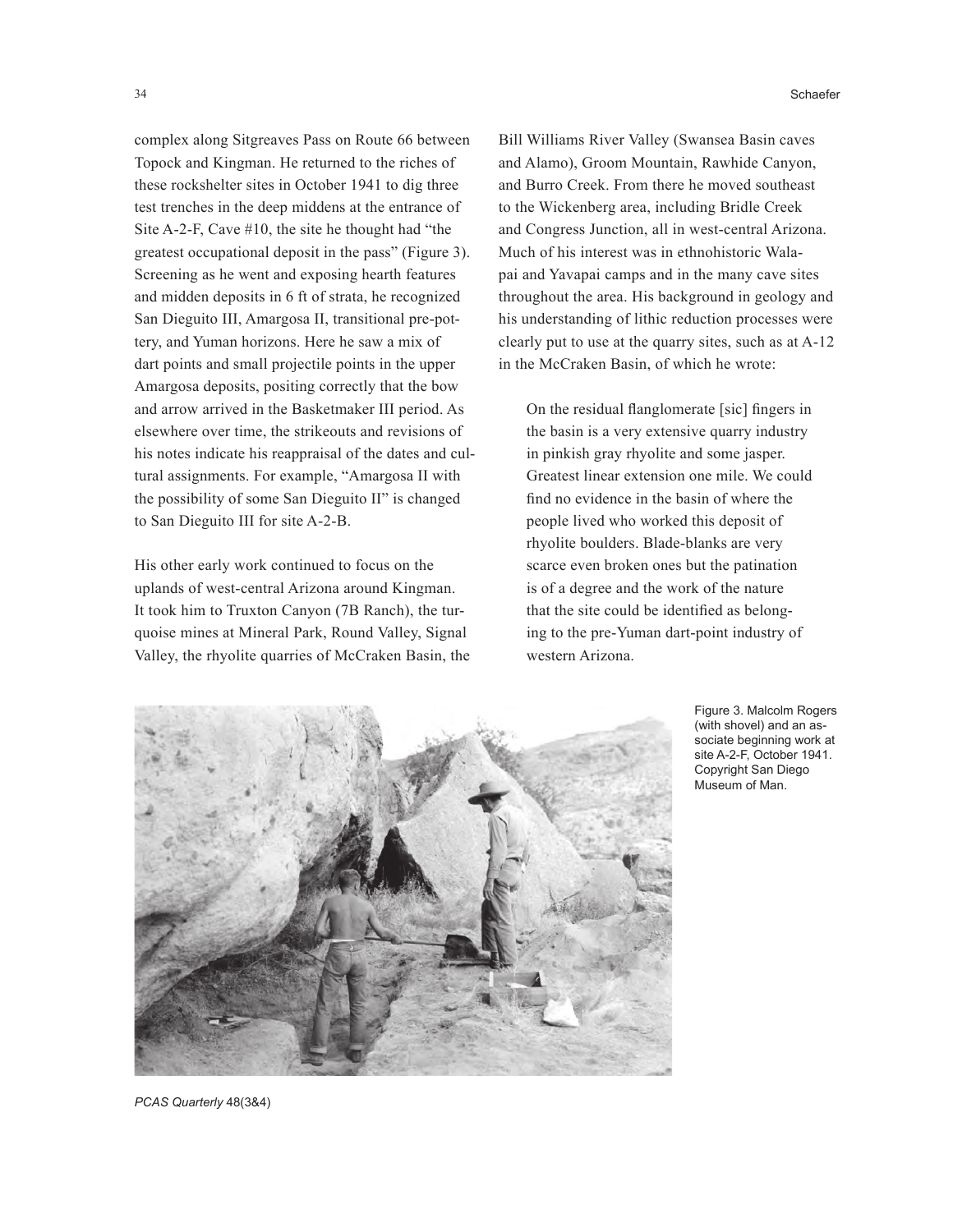In his surveys through this area, Rogers identified the small obsidian nodules in the alluvial valley fans from which small points were being made. More recent work at White Tanks has further characterized these "Apache Tears," as they are commonly called (Shackley 1991, 1996). Survey work continued in west-central Arizona near Bridle Creek and Congress Junction.

At site A-22, a "Yavapai Camp" on a creek that drains into Bridle Creek, his notes demonstrate the types of observations he made and the conclusions he drew from them:

At the east end and back of the camp on the hillside is an outcropping of granite with a heavy crust of black desert varnish. On two of the big rocks are petroglyphs of two different ages but both probably of Yuman origin. In the largest group the rock was covered with many vertical snake motifs. In the central section an area was either eroded or purposefully rubbed over and on this area are some later glyphs. The old ones are all of the "broad-line" style found in the central Yuman terrain and the later ones are undoubtedly Yavapai. It is difficult to believe that the [Yumans] had expanded sufficiently far to the east though at such an early date. The oldest ones cannot be less than 1000 years old.

In the late 1930s Rogers appears to have conducted his first survey in southwestern Arizona at Borrego Tanks, site A-24, located in three canyons south of "Cerro Prieta [sic] Pass in the north east side of the Gila Mts." The Gila Mountains are located at the western end of the Barry M. Goldwater Range, southeast of Yuma in the far western Papaguería. It is difficult to establish the landmarks in Rogers' notes. Cerro Prieto Pass seems to correspond to Telegraph Canyon Pass (Interstate 8), which is correctly located, although it may more likely be Cipriano Pass, which is farther south in the Gila Mountains. Borrego Tanks may be modern-day Spook

Tank, although the extensive occupation in caves and mesas in front of the caves is not documented as yet during recent surveys of the extensive trail systems and ceramic scatters in the vicinity (Schaefer and Richards 2010). In Rogers' notes there is the first reference to Indian trails and associated ceramics that would be of so much interest to him in developing a ceramic typology and chronology. In this case he acknowledged the trail running southeast from the tanks to Tinajas Altas, also known as the Camino del Diablo.

Throughout his career Rogers continued his keen interest in the larger sites at water sources and the trails that led to them. Sites of every period and configuration were also included during these forays. Much of this work occurred north of the Gila River in what is now the U.S. Army Yuma Proving Ground. Although he first recorded some of these sites in the late 1920s and 1930s, he came back to some of them in the early 1940s to collect ceramics, to make more notes, and to record new sites. The areas he worked included the Castle Dome Plains, Obsidian and White Tanks canyons, Dry Tank at the north end of the Trigo Mountains, Mohave Tank, New Water Pass, Tysons Wash and La Posa Plain, Ranegas Plain, Livingston Wash, Alamo Wash, Bouse Wash, Kofa Mountains, Horse Tanks and Black Tanks at the north end of the Castle Dome Mountains, Granite Pass (west of Salome), and along both sides of the Gila River, including Antelope Hill, Radium Hot Springs, and Gila Bend. In the western Papaguería, he spent time at Tinajas Altas, Baker Tanks, and, of course, the Gila Mountains. The sheer geographical scope of just this portion of his Arizona fieldwork leaves one in awe, considering all the other work he did along the Lake Cahuilla shoreline, in the Mojave Desert, in Baja California, and on the San Diego coast.

# **Later Arizona Fieldwork**

In his later years Rogers made regular visits to his mother-in-law in Phoenix, but especially to his good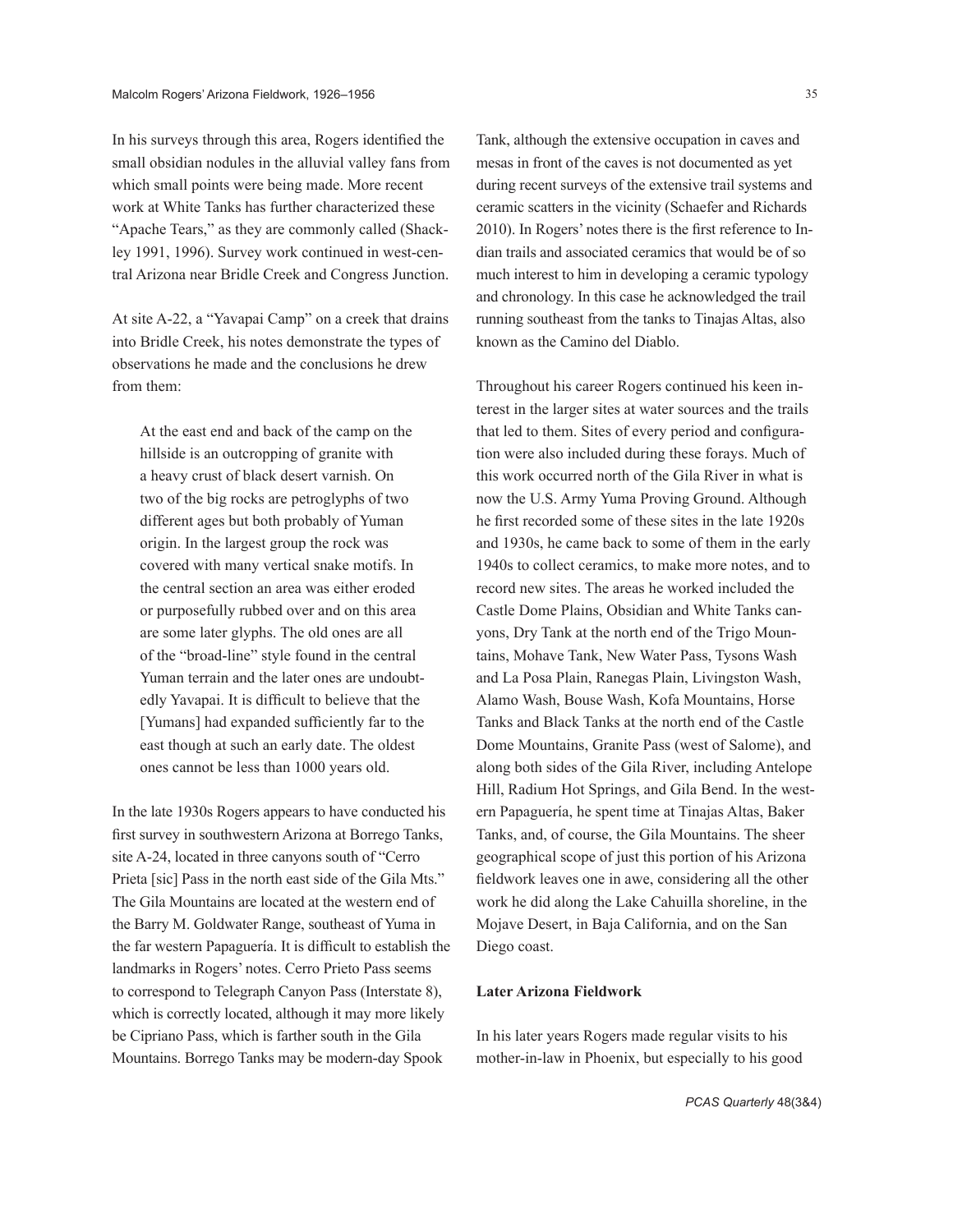friend and colleague Julian Hayden in Tucson, whom he met in 1930 while Hayden was visiting San Diego. Hayden worked as Rogers' field supervisor at the C. W. Harris site in 1938 (Hayden et al. 2010). Except for one early trip to the Kayenta region and one to the Little Colorado River area around Cameron, the 1940s and 1950s were the times Rogers visited more sites in central Arizona, although sometimes only listing the site without any written observations. These sites included La Ciudad, Villa Buena, and Pueblo Grande near Phoenix; Wupatki ruins near Flagstaff; Camp Verde area sites; Tule Spring in Ehrenberg Pass; Lonesome Valley sites near Prescott; Healy Terrace Ruin near Globe; the Fortified Hill site (Litoiki) west of Sells; New River Fort northwest of Phoenix; Snaketown; the University of Arizona excavations at University Ruin near Tucson; Palo Verde Hills; Painted Caves Canyon, many additional spring and tank sites; Ventana Cave; Cabeza Prieta; and many others too numerous to mention.

## **Trails, Ceramics, and Shrines**

Trails and the ceramics along them were crucial to Rogers' development of a ceramic chronology, applying a technique called horizontal trail stratigraphy (Rogers 1945:181; Waters 1982:276). Among the first trails that Rogers recorded was A-26, a pottery trail that extended from the north bank of the Gila River opposite the Mohawk Mountains to the northwest in back of the Castle Dome Mountains and Thumb Butte Tank (near the junction of SR-72 and SR-95, northwest of Bouse), and possibly on to Horse Tanks. These were all locations he revisited in later years and which formed part of the major Colorado-Gila trail system. Pre-pottery branches of the trail were recorded as A-26-A, which he noted branched out in a fan away from the Gila River. He used the "A" suffix to denote any pre-pottery component of subsequently recorded sites, including trail shrines. Rock rings, cleared circles, and lithic scatters throughout this area were often identified as

"Malpais" (later, San Dieguito I). His notes suggest he remained well informed about other current research in Arizona, and Rogers' many conversations with Julian Hayden and visits to Ventana Cave influenced his changing views on the interpretation of early prehistoric Arizona (Rogers 1966:68).

Rogers speculated that site A-27 was a continuation of what he first called the Halchidoma Trail, A-29, which he later renamed the Colorado-Gila Trail. Of this latter trail (Figure 4) and its associated features, he wrote (with cross-outs, and overwrites indicated by angle brackets):

(A-29) Halchidoma Trail (between the Colorado and Mohave Tank) Begins at the large Halchidoma settlements on the east side of the Colorado and is very strong until it enters the mountains near Dry Tank [north of Trigo Mountains] region where much of it has been destroyed by erosion. For a trade trail to the Gila it carries a very few broken ollas. Averages only one per 400 feet. Several branch trails from various river villages come into it about 3 miles from the river. <east of shrine.> Between shrine and river only 11 broken pots seen in a quick survey.

(A-29-A) Shrine on the Halchidoma Trail. Located on south margin of trail on a gravel hill which sets above surrounding mesa lands. From the east the shrine can be seen on the sky line about 1/2 a mile away. From the shrine to the river it is 5 miles. Shrine is 16' in dia. And 30" high. On the site there appears to be a ceremonial figure in [graved?]. As it is rather senseless it is probably the results of excavation by the Indians in scooping up dirt and gravel to place in the shrine. Shrine excavated Oct 28 & 29 <(1938)> by J B [Dorshand?] F. S. Rogers. Nov. 1940 F. S. R. recorded on the trail in 1 1/2 miles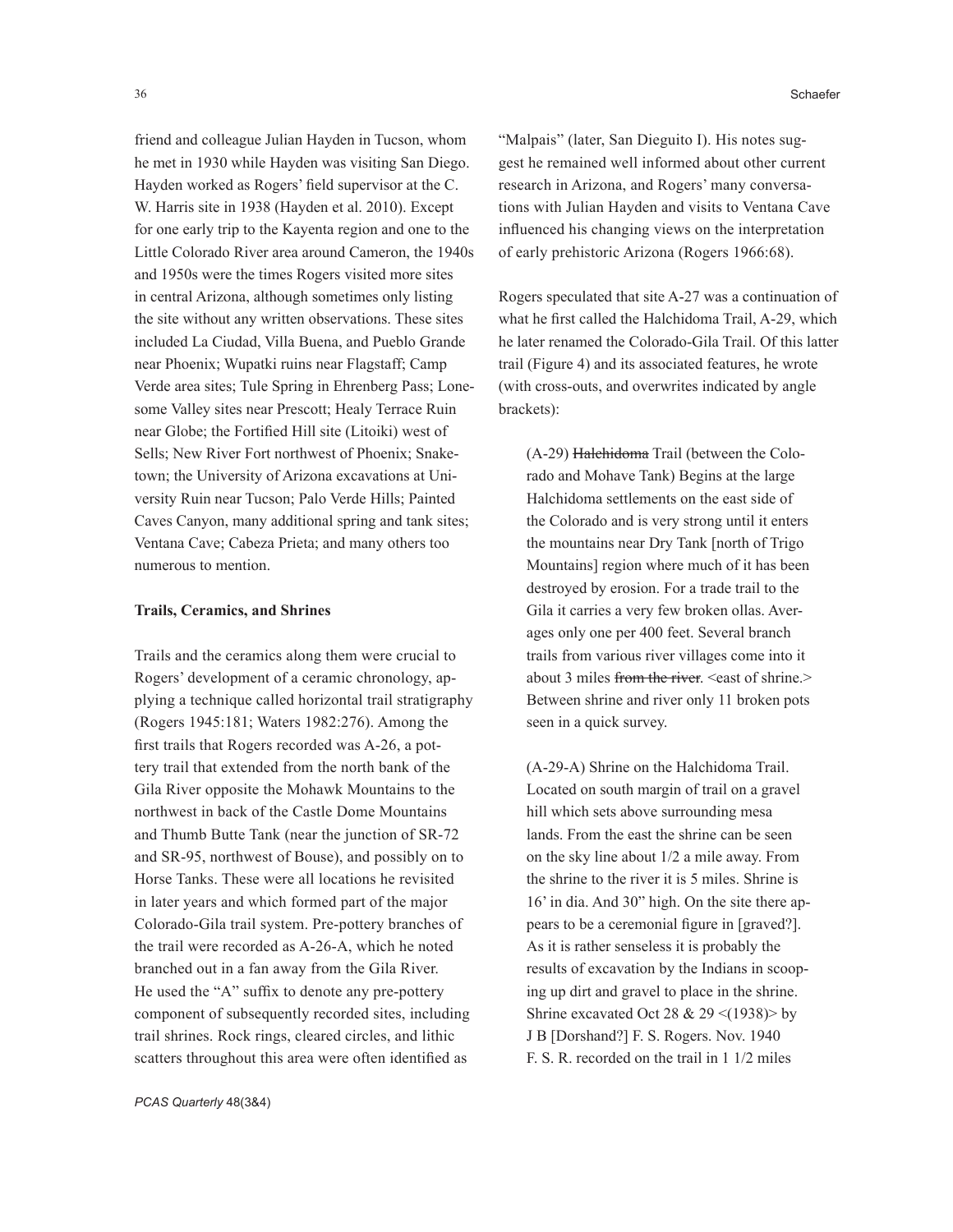

Figure 4. Malcolm Rogers at trail (A-29) and shrine (A-29-A), the Colorado-Gila Trail. Copyright San Diego Museum of Man.

near Dry Tank 38 broken vessels. MJ Rogers recorded 35 pots Feb. 1941. For 2 miles east of Mohave Tank.

This trail route coincides perfectly with the location where the southern branch of the Cocomaricopa Trail (Bradshaw Trail) in California enters the Colorado River Valley (Johnston and Johnston 1957), and it represents Rogers' documentation of the continuation of this important route of cultural exchange and travel through what is now Yuma Proving Ground to the Gila River.

Later he would identify another trail through Yuma Proving Ground, his "Yuman trade trail," site A-101, as the major route between Ehrenberg on the Colorado River and Arlington on the Gila River (Rogers 1966:76). His notes describe much older trails without ceramics that converged on and bisected this trail, as well as numerous pot drops along the main trail.

#### **The Bouse Wash Site**

Rogers had the opportunity to visit the famous Bouse Wash site, A-40, before it was excavated by Harner (1958). Harner left a frustratingly brief, five-page

summary of the late prehistoric cultural phases at this large walk-in well and associated habitation site (Figures 5 and 6). Were it better documented, it would be one of the more important sites for developing a Patayan ceramic chronology because of the stratigraphic associations with better-dated Hohokam ceramics (Waters 1982:284–285). Although Harner's collections remain curated at the Phoebe Hearst Museum at Berkeley, the field notes, drawings, and photographs remain in Harner's possession and unpublished. The location and condition of the site are currently unknown. Rogers' observations and photographs, although few, therefore provide important additions to what we know; to my knowledge, the photographs are the only images of the site.

### Indian Well

This well, which is probably of Halchidoma origin, is the most pretentious piece of Yuman work I have ever seen. It seems to indicate a receding water table as the well was enlarged and deepened at one time. The base of the first well is still in evidence as is the second pit. The well has been dry since the white occupation of the region. Two big dead mesquite stumps are in the well. It was first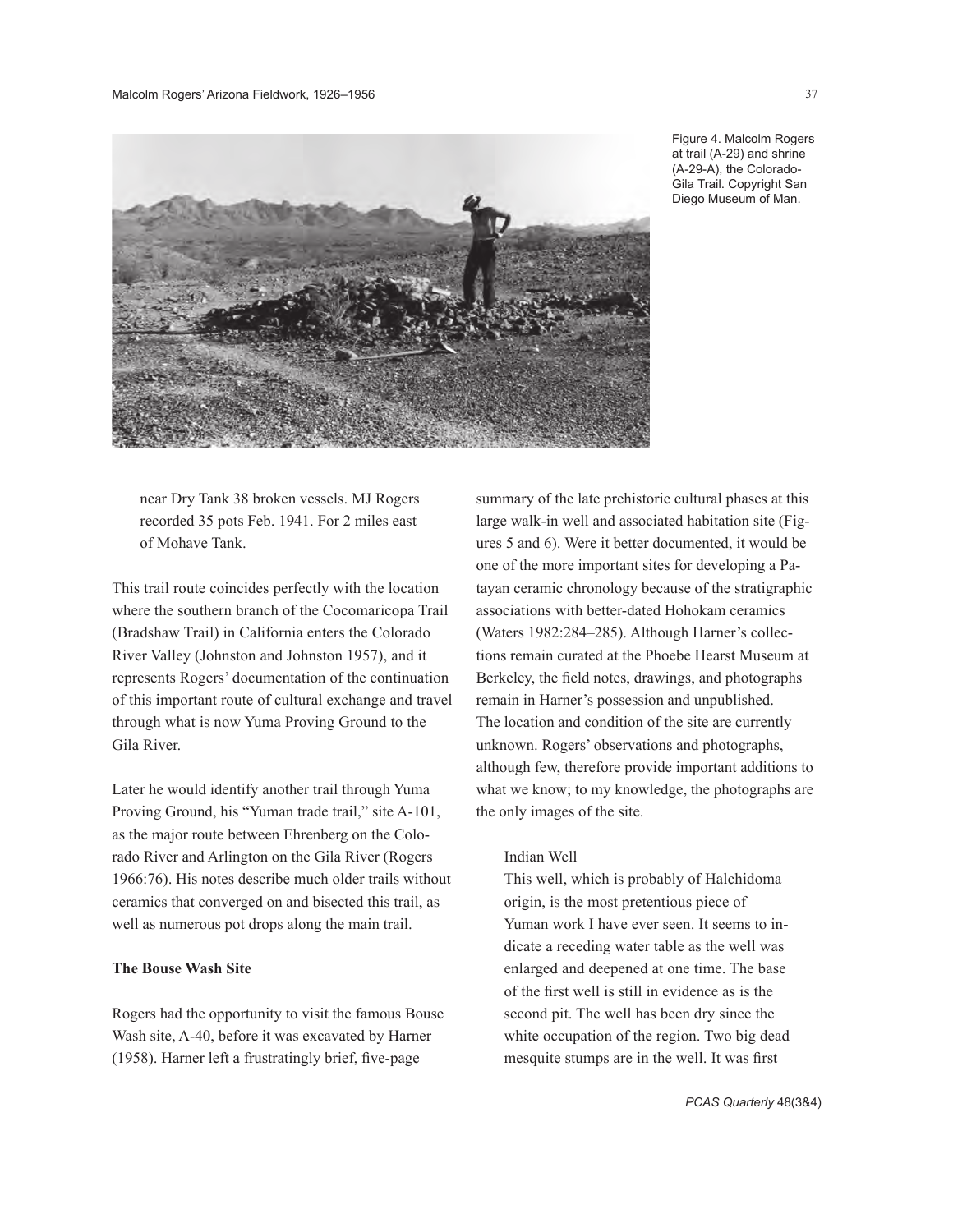Figure 5. The walk-in well at Bouse Wash, A-40. Copyright San Diego Museum of Man.



Figure 6. This photograph of the Bouse Wash site well may help to relocate it. Copyright San Diego Museum of Man.

excavated in a broken volcanic rubble and the second enlargement carried it into bedrock [sic] although of a fractured nature. The flanks and pit are strewn with potsherds but as most are in two line[s] of approach one from the north and one from the south the situation seems to indicate the tracks over the low parts of the crater rim were where the women drew their water. The highest %

of Hohokam sherds in the area are on the south rim indicating considerable antiquity for the well.

In front of the low hills is a broad wash plain, sandy with a certain amount of small pebbles. It is slightly rolling and at one time had mesquites on each hump. The oldest occupation is on this plain or the humps—No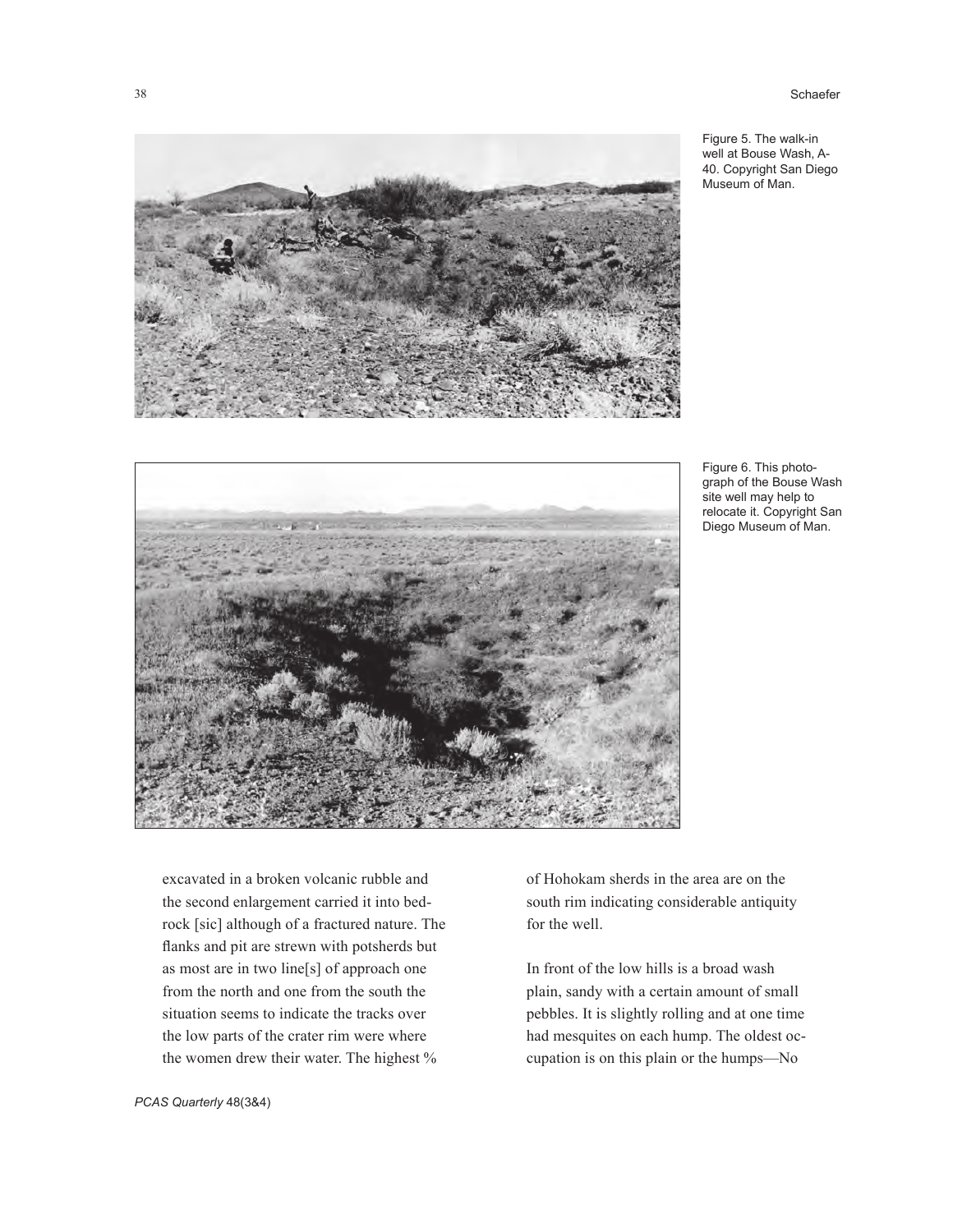evidence of house structure left. Metates and manos were found cached in these humps sometimes together.

At the southern end is a great jasper flaking industry. Jasper & reddish eruptives seem to be native here. Sherds are extremely scarce at this end but the ground is badly washed. Where the bedrock outcrops on hill sides are 3 large groups of bedrock mortars. One group had 22 holes. Some are 18" deep. Near them pestles were found cached sometimes in pairs in the ground.

Pestles are very crude and made of breccia. Only one washed out cremation was seen and it was on the gravel plain—adult skull fragments observed, 2 whole olivella beads and one knife present.

#### $A-40-A$

North end of A-40—mostly on fossil sand dunes although some occupation was on a gravel bench back of dunes. The occupation on the dunes is later than the rest of A-40 has a higher percentage of arrowpoints—Colonial and Sedentary Red-on-buff is absent and latter Halchidoma sherds form the bulk of the sherds. All matterial [sic] is weathered out on the surface—no house structure present but gatherings of cobbles denoting hearths are present. Charcoal and sherds were nowhere found at a greater depth than 4 inches. Metates here are mostly of the basined type. Mortar hole present in rock outcrop at rear of site.

#### A-40-B

Located south of Railroad and west on two <parallel> erosional ridges of old lake deposits—surface slightly gravelly. On these ridges which run westernly in a diagonal direction

to the Bouse Wash are some mesquites and sand dunes of some antiquity. the occupation between A-40 and A-40-B is continuous and in the entire Bouse site one square mile is envolved.

A-40-B is different culturally from the rest of the area in that only basined metates are present and the sherd percentages are different—Verde Black on Grey is a major factor with early Halchidoma[/] Hohokam Red on Buff fairly strong.

One pestle and 2 broken portable mortars seen. Strong knife culture and some dart points present. Arrowpoints almost absent but local ranch boys have hunted this area considerably.

# **Excavations at A-2-F, Cave #10**

As previously mentioned, Rogers returned to one of the many cave sites he recorded along Secret Pass in the Black Mountains to excavate three trenches (see Figures 2 and 3). His field notes provide a glimpse into his writing style and observations:

Surface material from the talus of #10 is located at the base of a vertical cliff of tuff and faces the north east. It was occupied so long that the large cave became pluged [sic] to the roof and the residencial [sic] area finally extended into the open as a mound in front of the drip line. Mound is 70' long, 30' wide on the surface and has a maximum depth of about 6'. There is between 4500 and 5500 cu. feet of occupational fill here. This site was located in Oct. 1928 but test trenches not run until Oct. 1941. This established 3 horizons, a basal stratum of BM [Basketmaker] III or Amargosa II (Eastern) and intermediate stratum of prepottery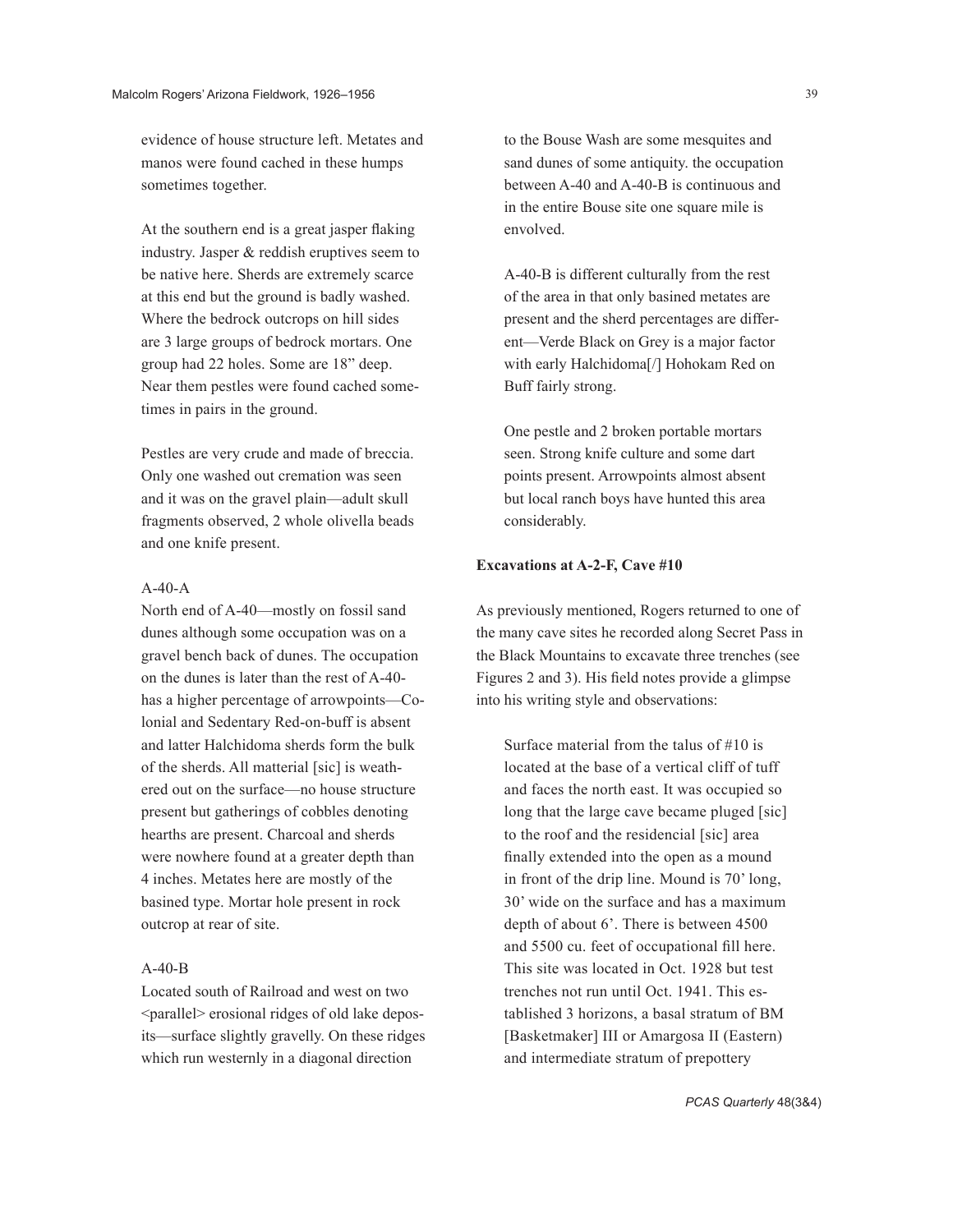Yuman and a top stratum of the Yuman pottery period.

As the Yuman fill approached the ceiling it was periodically scraped out onto the talus which built a mound under the drip. This spoiled the cap of the deposit for stratigraphy as it drew sherds as old as Deadman's Gray and mixed them with the latest Yuman sherds. Even at greater depth this action might have gone on to some extent as a [space] Buff sherd was found in the third cut. Rat burrows could have accounted for this one sherd. 90 cu. feet screened in all. The bow and arrow seemed to have been used as early as the BM III or Amar. II capping as small points were found with dartpoints. Dartpoints [sic] get progressively larger from the bottom of the Amargosa back to the top. <Characteristic of the Mohave Desert are too>

#### **White Tanks**

In 1939 Rogers made his first visit to White Tanks in the Tank Mountains of Yuma Proving Ground (Figure 7). That first visit and subsequent trips in 1941, 1945, 1950, and lastly in 1956 resulted in more than 50 pages of field notes on just this one site complex with its many rock art panels and archaeological loci, spanning San Dieguito I through the ethnohistoric Yavapai (Schaefer et al. 1993). Julian Hayden recounted that Rogers spent part of his honeymoon with his second wife, Francis, at White Tanks (Hayden et al. 2011). Rogers loved the place and hoped to homestead there. It represented his last major field effort after he came out of retirement and before his untimely death in 1960.

# **Summing Up**

In his final grand synthesis, although it was brief and likely unfinished at the time of his death, Rogers came



Figure 7. Rogers at White Tanks in his field office, which partially remains today. Copyright San Diego Museum of Man.

*PCAS Quarterly* 48(3&4)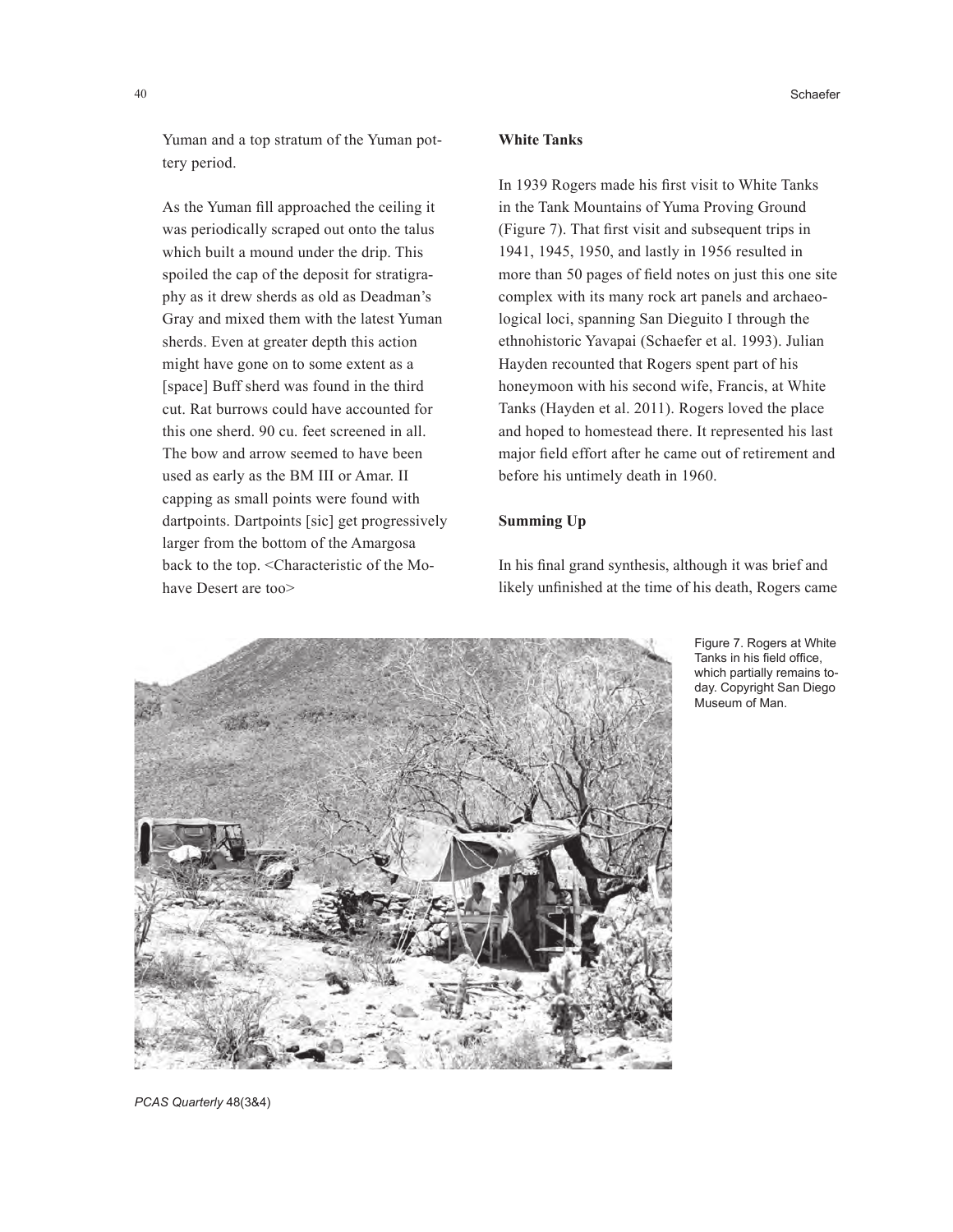to view early prehistoric Arizona as a cultural area separate from although related to the Colorado and Mojave deserts, dubbing it the "Southeastern Aspect." His notes show his early and intense interest in every aspect of the region's prehistory, examined through the lens of the culture-historical approach and applying a migration model for the spread of the San Dieguito I cultural complex from California into Arizona because of its limited distribution in the western part of the latter state. He wrote:

It remains to be explained why this division of the San Dieguito domain was made, and why the Southeastern Aspect was set apart from the others. Certain geographical, cultural and climatic factors combined seem to warrant the division. Geographically, it occupies an eastern marginal position; from a cultural standpoint, it appears not to be an early homeland but an infiltration area. If the last assumption is a true one, then the chronology of the cultural phase patterns should fall later than their equivalents in the Central Aspect [Colorado and Mojave deserts].

The only arbitrarily assumed demarcation is the Colorado River. It is of no cultural significance, except that it marks the eastern boundary of the San Dieguito III pattern. Actually, the boundary on the California and Nevada side lies some twenty miles west from the river valley. Neither does the Colorado constitute a cultural dividing line when applied to the San Dieguito I and San Dieguito II phase pattern distributions. Its north to south course merely passes across the geographical arrangement of the two phase patterns, which are present in both California and Arizona, and the southernmost part of Nevada [Rogers 1966:67].

Although clearly Rogers ran out of time to absorb all the information he gathered in Arizona over 30 years of fieldwork, many of his conclusions ring true today or serve as early formulations from which to develop new interpretations. For example, early on he concluded that ceramic scatters along trails were often not accidents but deliberate symbolic behavior like earlier trail shrine formation. His early field notes frequently mention surface collecting or looting even then, and we can regard his expansive collections and notes as valuable repositories of information from sites now long gone or further compromised. Although only a taste of Rogers' collected materials can be presented here, the reader is invited to visit the San Diego Museum of Man to review his journals and photographs first-hand and to gain a better understanding of the experiences that shaped this pioneer archaeologist.

## **Acknowledgments**

Special thanks go to Ruth Lopez for conceiving of this symposium and for her contagious enthusiasm as the session took shape. I am indebted to Rosa Longacre, Archivist at the San Diego Museum of Man, and to her staff for providing access to Malcolm Rogers' original field notebooks and associated files, even though the museum collections were officially closed for renovations. Lastly, Don Laylander did an outstanding job of reviewing my paper.

#### **References Cited**

Harner, Michael J.

1958 Lowland Patayan Phases in the Lower Colorado River Valley and Colorado Desert. In *Current Views on Great Basin Ethnography*, pp. 93–97. Reports of the University of California Archaeological Survey No. 42. Department of Anthropology, University of California, Berkeley.